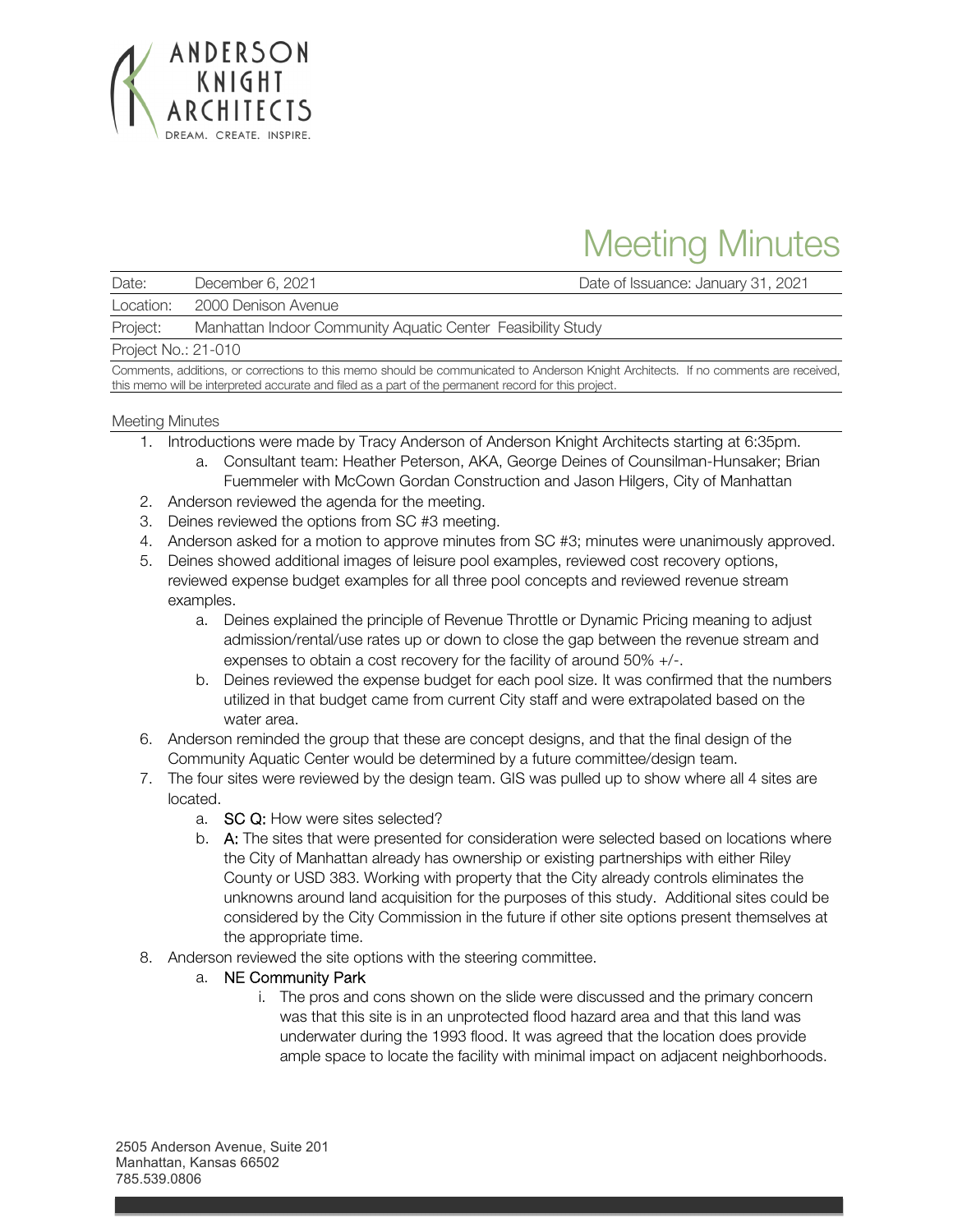It was also agreed upon that the connection to linear trail was a positive for this location.

- ii. SC Q: How could flood risk be mitigated? Much of the park area is in the 100-year flood plain. The steering committee would like additional information regarding the issues that might be encountered by locating the Aquatic Center at this site.
- iii. A: The consultant will investigate and come back to the next meeting with additional information.

# b. Griffith Park

- i. The pros and cons shown on the slide were discussed and the primary concern for this location had to do with the intersection of South Manhattan Avenue and Fort Riley Blvd. There is a lot of heavy vehicle traffic at this intersection. Pedestrians/cyclist from the north side of Ft. Riley Blvd would have to cross Fort Riley Blvd. and pedestrians/cyclist from the south and or coming off Linear Trail would be crossing railroad tracks.
- ii. SC Q: Would a large event require additional parking?
- iii. A: The building location shown on the site could shift to the east more to accommodate more parking.
- iv. SC Comment: South Manhattan Ave. as well as the intersection might need upgrades to make access to the facility safer if it were to be located on this site.
- v. SC Comment: If the facility was located here, there would need to be sidewalk improvements on the south side of Ft. Riley Blvd.
- vi. SC Comment: The ballfields and open space at Griffith Park are highly utilized throughout the year and it would be a shame to eliminate them.

### c. City Park

- i. The pros and cons shown on the slide were discussed and in general the steering committee agreed that this is a very accessible site.
- ii. SC Q: Would the Aquatic Center located as shown replace the City Park pool?
- iii. A: As shown it would be in addition to the exiting City Park pool facility not a replacement.
- iv. SC Discussion: The steering committee discussed whether the community would respond favorably to a structure of this size located in City Park since previous committees and studies have rejected the City Park location.
- v. Comment: The 2017 Feasibility Study investigated enclosing the 50-meter pool and was ultimately rejected by that steering committee. At the time of that study, it was determined that only enclosing the 50-meter pool would not meet the indoor aquatic needs of the community and that a structure of that size in that location would not be a desirable feature in the park.
- vi. SC Comment: The corner location, shown in the images, would help to keep the openness of the park and the architecture of the structure could be done to compliment the park.
- vii. SC Q: Is there a benefit to having the Community Indoor Aquatic Center near the existing City Park pool if it were to be located in City Park?
- viii. A: (Parks and Rec staff) There is not necessarily an advantage from a Parks and Recreation standpoint to have both pools near each other.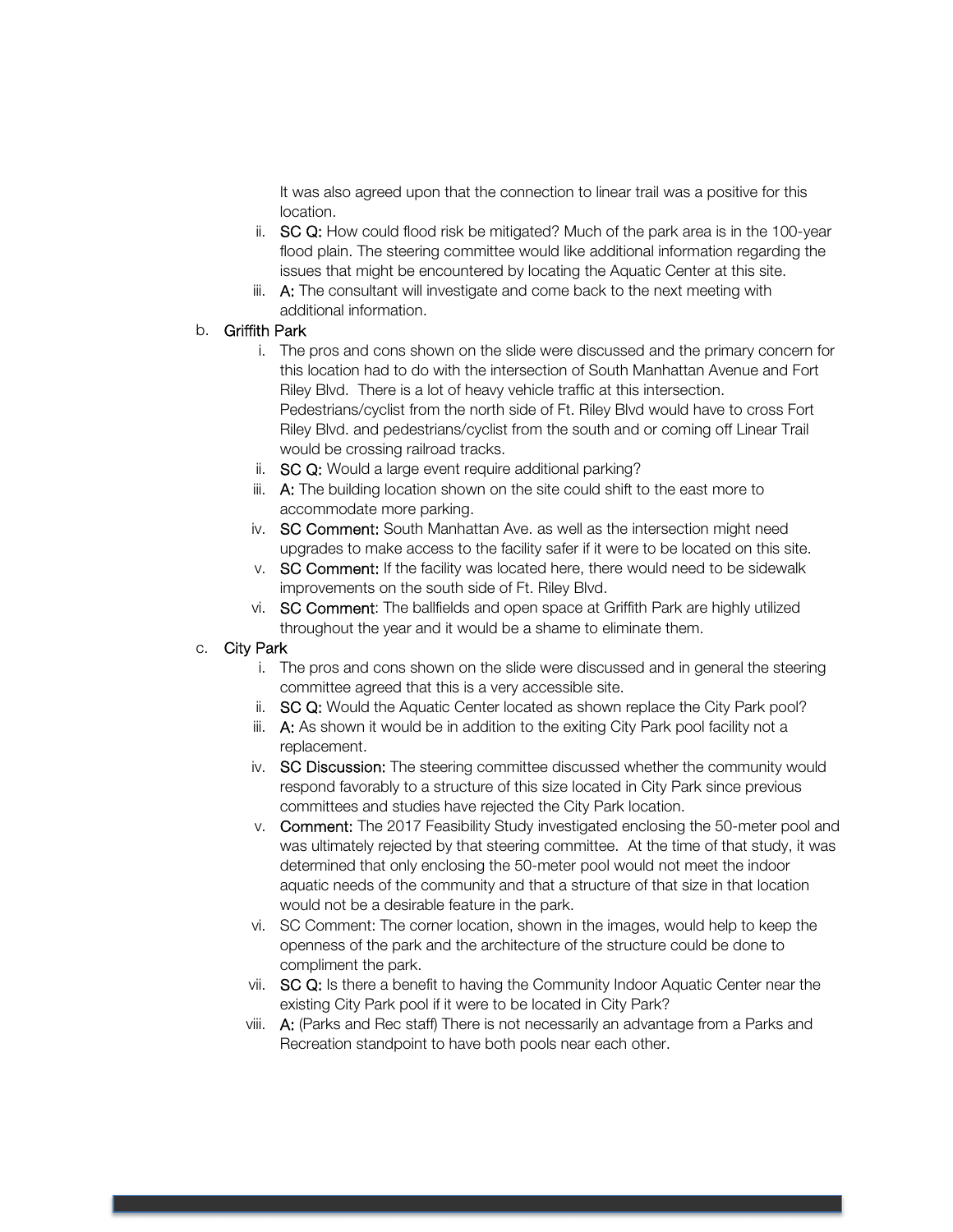- ix. Comment: The location shown would eliminate 'Baker Field'. All the ball fields are named after community members and removing any of them could create community backlash.
- x. SC Q: Could the Aquatic Center be reconfigured so as to not impede on the ball field?
- xi. A: Possibly, the consultant team will look into it.
- xii. Comment: City Park master plan in 2015 also looked at covering pool; the comments were the same as comments from 2017; covering was not supported.
- xiii. Comment: There is a future storm sewer project shown in the SE corner of the park. The new aquatics center would need to integrate into the City Park Master Plan. There has been an emphasis on keeping green space in City park.
- xiv. SC Q: Could the new aquatic facility go in the northeast part of the park?
- xv. A: It would need to work around the Round House which is on the historic registry.
- xvi. Comment: It would likely eliminate the entrance at 12 and Fremont and add an entrance at 11<sup>th</sup> and Osage. The size of the facility would likely have to shrink or eliminate Wilson field.
- xvii. SC Q: Could the parking be combined with the ice rink?
- xviii. Comment: The design team will look at other locations within City Park to see if there are other viable opportunities that could be incorporated within the current City Park Master Plan.
- xix. Comment: The ball fields are full all summer and fall and the green space is used as practice space. The ball field outfield is practice space. If the new facility eliminates green space, then it eliminates practice space. Griffith and Northeast Community Park would also have green practice space taken up by the aquatic facility.
- xx. Comment: With the addition of the recreation centers Parks and Recreation are able to utilize more City owned property instead of School Property. They will need to continue to look at sports field utilization in the future and economics of that. With past and future improvement to Anneberg and CiCo what does that mean for the other field utilization. There is a difference between game and practice space.
- xxi. Comment: The future use of MHS East Campus is still undecided and it was mentioned that USD 383 might be looking for community input in 2022. The space behind east campus might fit the aquatic facility but parking could be an issue.

### d. CiCo Park

- i. The pros and cons shown on the slide were discussed and the consensus was that CiCo park would be a viable option and would have minimal, if any, impact on any existing open space, ball fields, etc.
- ii. SC Comment: If Manhattan is looking to build an aquatics center to draw a lot of community events and envisioning the aquatic center in the future, it seems that CiCo would make a good place for the facility. If the facility gets squeezed somewhere in town it might limit future growth of the facility.
- iii. SC Comment: Locating it in CiCo does not take away ball fields, like it does at the other sites. The aquatic facility would seem to compliment the amenities at CiCo park better than the other sites. At the other sites it either competes with the existing amenities or it would be out of scale.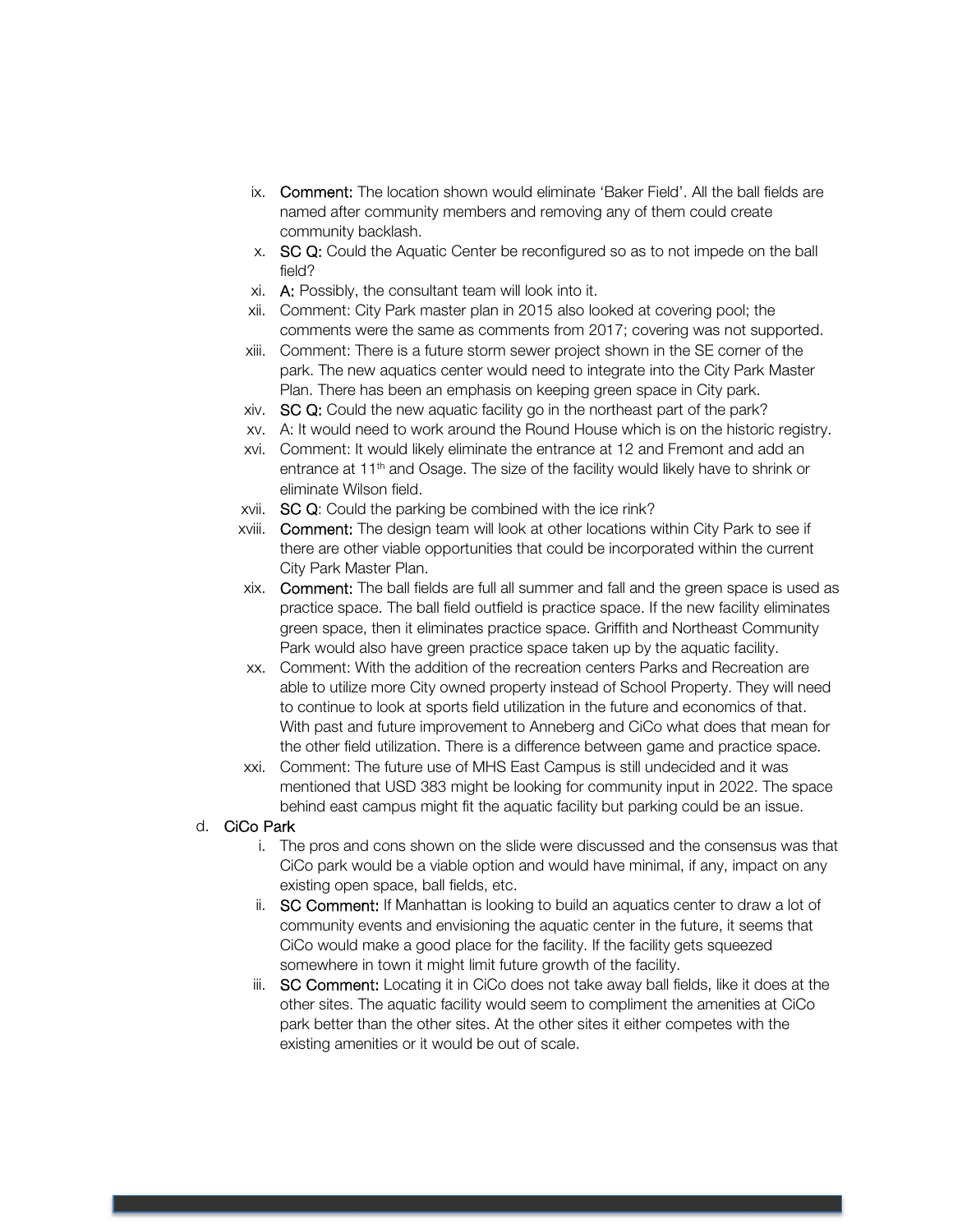- iv. Comment: Regarding the current outdoor pools, further investigation would need to be done on deciding wither to keep or eliminate all or parts of the existing outdoor pool.
- v. SC Comment: It would be good if it makes sense to keep some of the outdoor pool components to compliment the indoor facility. Since there is already a pool at that location there is community approval for a facility at CiCo Park. Depending on what portions of the existing pools could be kept consideration would need to be given to the existing infrastructure. Is there any that could be re-used/kept? If there were elements kept, future committees would need to understand where the budget is coming from for the outdoor maintenance.
- vi. SC Comment: Can the community agree to have 4 pools when it's been a challenge to keep 2 of the 3 open? Is there sentiment to overcome? There is much gossip on why the pools have been closed. The City needs to provide information to the community on why they haven't been open. It could be politically challenging to close a pool when money has been spent on it somewhat recently.
- vii. SC Comment: The aquatic center is a basic necessity for quality of life. It allows the community to teach kids water safety, provide health benefits and different water sports. The aquatic facility should be seem more as a basic need like sewer or water and not an amenity to Manhattan.
- viii. Comment: When talking about staffing, maintenance, etc. for indoor vs outdoor pools it is like comparing apples and oranges because the facility is always open. Staff does not have to deal with opening and closing and it can be difficult to staff for 2-3 months and could be easier to hire for all year.
- ix. Comment: The committee needs to remember that this is a **Community Aquatic** Facility. (not just a pool). It will be important to have all the correct information out there so the community can decide how to move forward with the proposal.
- x. City Staff Comment: CiCo pool was not open because there was not enough staff and to help with reducing expenses during the pandemic. The City had to look at what the available resources and capabilities were and adjust accordingly. They did not want to create unsafe conditions by not having enough staff and making sure they were being fiscally responsible.
- xi. Comment: CiCo park outdoor pool had evolved into pool that catered to a different population with the last renovations. It became more of a family pool. Attendance went down after City and NV pools were opened. CiCo became the quieter pool. The aquatic center would compliment the outdoor facility.
- xii. Comment: The committee needs to tell the story of who the aquatic center is for. Everyone needs to be made aware of all the stakeholders that were interviewed so everyone can find a place for them. There were many different perspectives that were invited to the table to share their thoughts.
- xiii. SC Q: It would be good to show a diagram of a community our size and how much outdoor water we have. Is it better to have one large pool instead of multiple? What is the right size?
- xiv. SC Q: How much shelf life is left in the original 6 lane CiCo pool? How much is left in kiddy pool?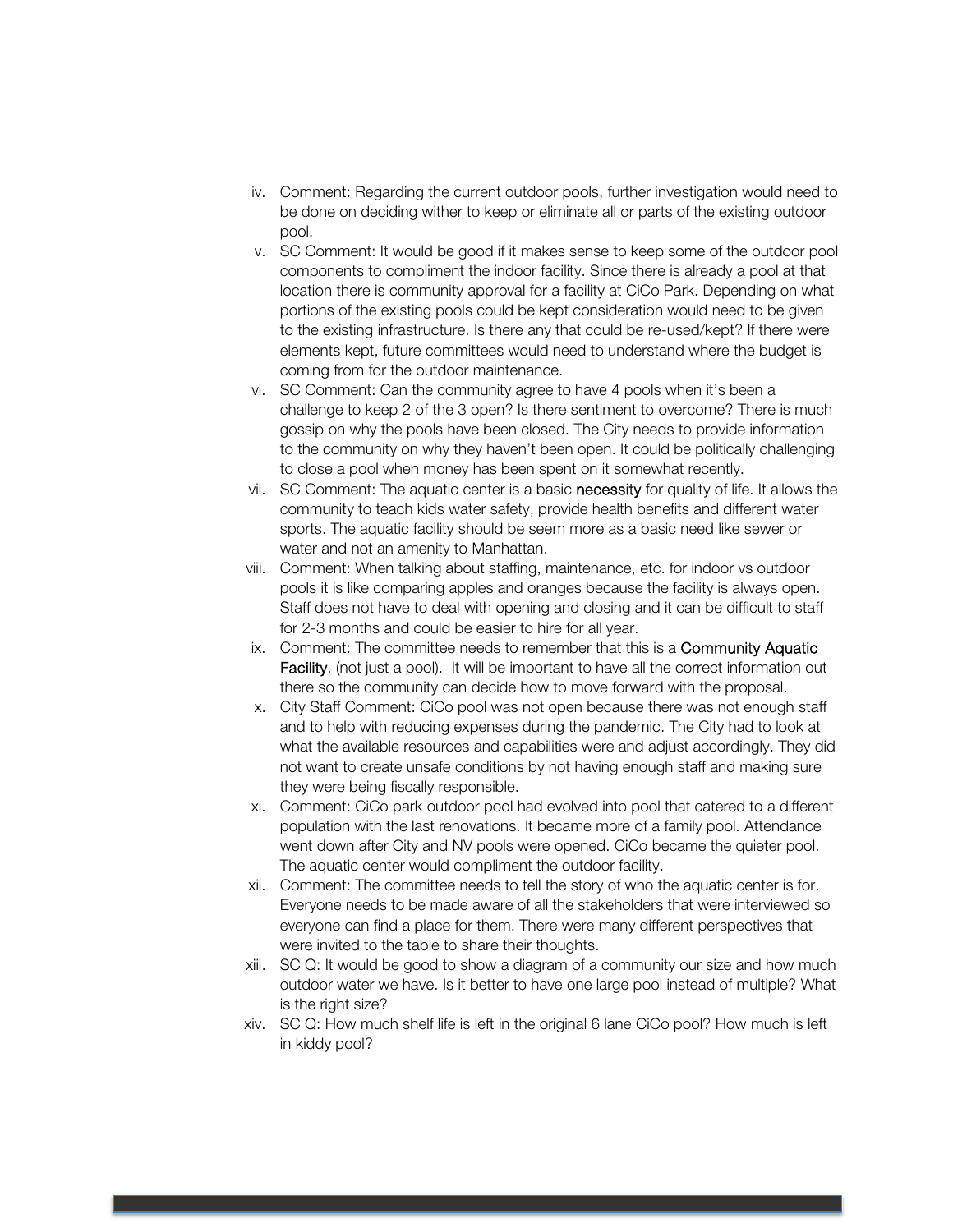- xv. Comment: The consultant team will work in more detail to show how the aquatic facility can be used throughout the day by many different stakeholders. This would help show the depth of how many different stakeholders it could serve in the community.
- xvi. Comment: A larger facility could accommodate multiple users at one time. All of the schools could utilize the facility, not just the high school. It would allow for the high school students to be certified in different water safety areas and the elementary students to receive water safety courses at part of their PE curriculum.
- xvii. Comment: The accessibility to CiCo is good as it is close to trails, sidewalks, and bike paths.
- 9. Public Comment Period:
	- a. Vincent Tracy has lived in Manhattan since 1983'. He believes the Manhattan community will want an aquatic facility, but a sticking point will be location. There are many elderly people that utilize ATA so drive times (presented) are not accurate. However, all of the sites are near/on a bus route. It seems as though when new facilities come up the go in City or CiCo. In his mind the best places would be Northeast Community Park or CiCo Park. Griffith park does not seem like a great spot. He agrees that we shouldn't remove ball parks. Griffith has the old stone wall. He does not believe that visibility is as important. The Douglas center pool was removed and never replaced. Residents had to walk further or take ATA to another pool. MCM has heavy trucks and trash trucks that travel near Griffith Park which would add to the safety concern of that site. You cannot remove the ball fields at City Park and you would be trying to shoe horn in a new facility. City Park is no longer in central Manhattan because Manhattan has grown. Northeast Community Park is in a flood plain. Water has been in the park because of Blue river path way. The river bed changed but the channels were never closed off. If the facility went in Northeast Community Park the intersection of Casement and Allen would need to be upgrade. The Parks and Recreation department would be close to the Park. The site is not far from Tuttle Creek Blvd and signage could be used to direct people to the site. The facility is not just for Manhattan but also visitors. He would request that plans stop getting put on a shelf. It will be difficult to convince the Community and the City Commission that this is something that needs to be done and is best for continued growth of Manhattan. The facility could have a green roof to help in reducing green space.
		- i. SC Q: What is personal interest in the facility?
		- ii. Tracy A: He was not selected for the SC. He lives in the Northview area and would be interested in having the facility in that area. He also notices that many people in that area are elderly and locating the facility in Northeast Community Park would make it easier for them to get there. He is concerned about his neighbors and them having access to an aquatic center.
	- b. Rachel Levin and Maria Snyder spoke on behalf of the Flint Hills Human Rights Group and Little Apple Pride. LGTBQ people are more likely to live in poverty and thus have limited access to health opportunities. Public transportation can be a life safety issue with the LGTBQ community. It needs to be looked at how people can get to the site and get there safely. LGTBQ people are the most impacted by hate crimes. In public spaces they can be turned away or denied access because of how they identify. Manhattan does have a nondiscrimination policy. The building needs to be gender neutral/accessible to the LGTBQ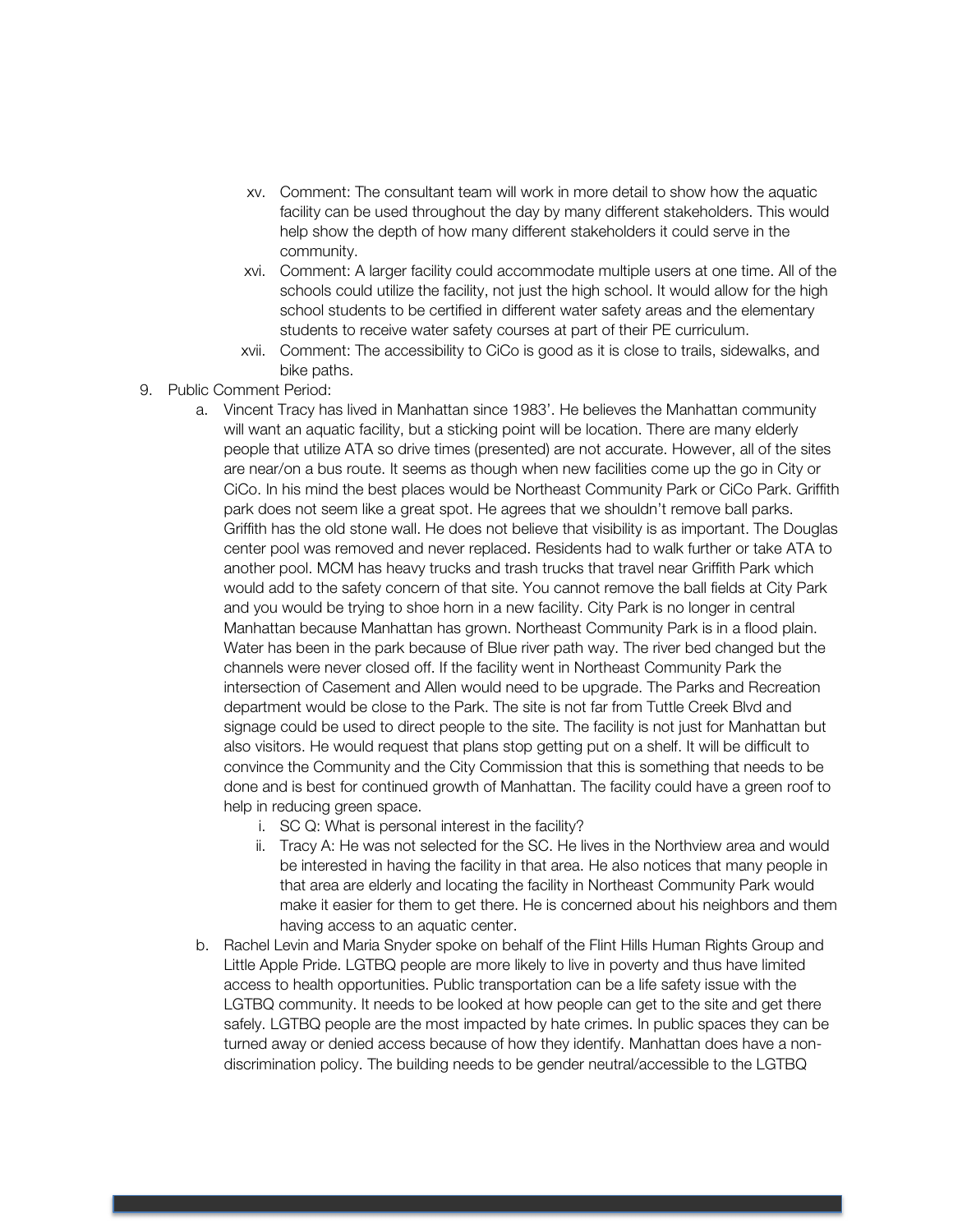community. Bathrooms are the biggest issue for the LGTBQ community. Many people limit their water intake to avoid bathrooms. Transgender kids should be able to safely feel comfortable utilizing the facility. Many kids will drop out of activities because they do not feel safe participating. The facility should provide gender neutral bathrooms and locker rooms. Kansas statics are worse than national averages.

- i. SC Comments: All along we have talked about inclusion and accessibility by ALL. We are fighting the same fight and inclusion is desired by the SC. Documents have been provided by Rachel and will be included in the final document.
- ii. SC Q: What are the ways to solve safety issues?
- iii. Levin A: Having individual changing stalls. Communal and open areas allow for more observation and increases safety. It provides witnesses and intervention if a hate crime would happen. It also seems to help with cleaner bathrooms, reduces lines and helps families. It benefits many in the community not just the LGTBQ community.
- 10. Funding: Jason Hilgers spoke about funding options:
	- a. The desired concepts would cost an estimated 20-34 Million.
	- b. The facility could be paid for with a bond issue supported by either property taxes or a sales tax. It would have to be voted on. 1 mill captures approximately 600K in property taxes per year. Every .1% of a sales tax rate can generate \$1.1M in revenue. Typically, debt is financed for about 10 years. On 34M it would end up being about 50M with debt service – or \$5 million a year for 10 years. It would take about 8mills annually to fund the 50M in total debt service. A .5% sales tax would also generate roughly \$5M a year. USD 383 has roughly 6 mills dedicated to their recent \$130M bond issue. The taxing jurisdiction for USD cover more area than just the City of Manhattan. Their district extends beyond the City limits. The City would only be able to capture property tax within the City limits if a mill levy question was pursued.
	- c. If you utilized Sales Tax: The tax rate is currently at 8.95% The City gets1.45%. Currently the Quality of Life .25% sales tax captures about 2.75-2.8M per year. That is what has funded the recreation centers, trail projects, and will fund the improvements to Cico. Those projects were 'pay as you go' so there was not a debt service to be paid. To fund the aquatic center it would require a half cent or 0.5% sales tax which would generate about 50M over 10 years.
	- d. Sales tax may be easier than property tax to pass. The Schools can only leverage property tax and not sales tax, so they have to increase mill levy to increase funding. The City can utilize either option, however they both would have to be voted on and a majority vote or over 50% would be required to secure the funding.
	- e. The timing of a vote would be important based on voter turnout. The local elections occur every other year, Governor every 4, and President every 4. Turnouts vary greatly pending on the election. How much money is needed and what year a vote will occur will make an impact. The selected site will be a factor. When looking at who votes in Manhattan and if they find the location preferable will make a difference. Typically, the west side of Manhattan has a larger turnout of voters for local elections.
	- f. There are many different ways the vote/site/funding could be looked at.
	- g. The City staff will provide different options for the Steering Committee and ultimately the Commission.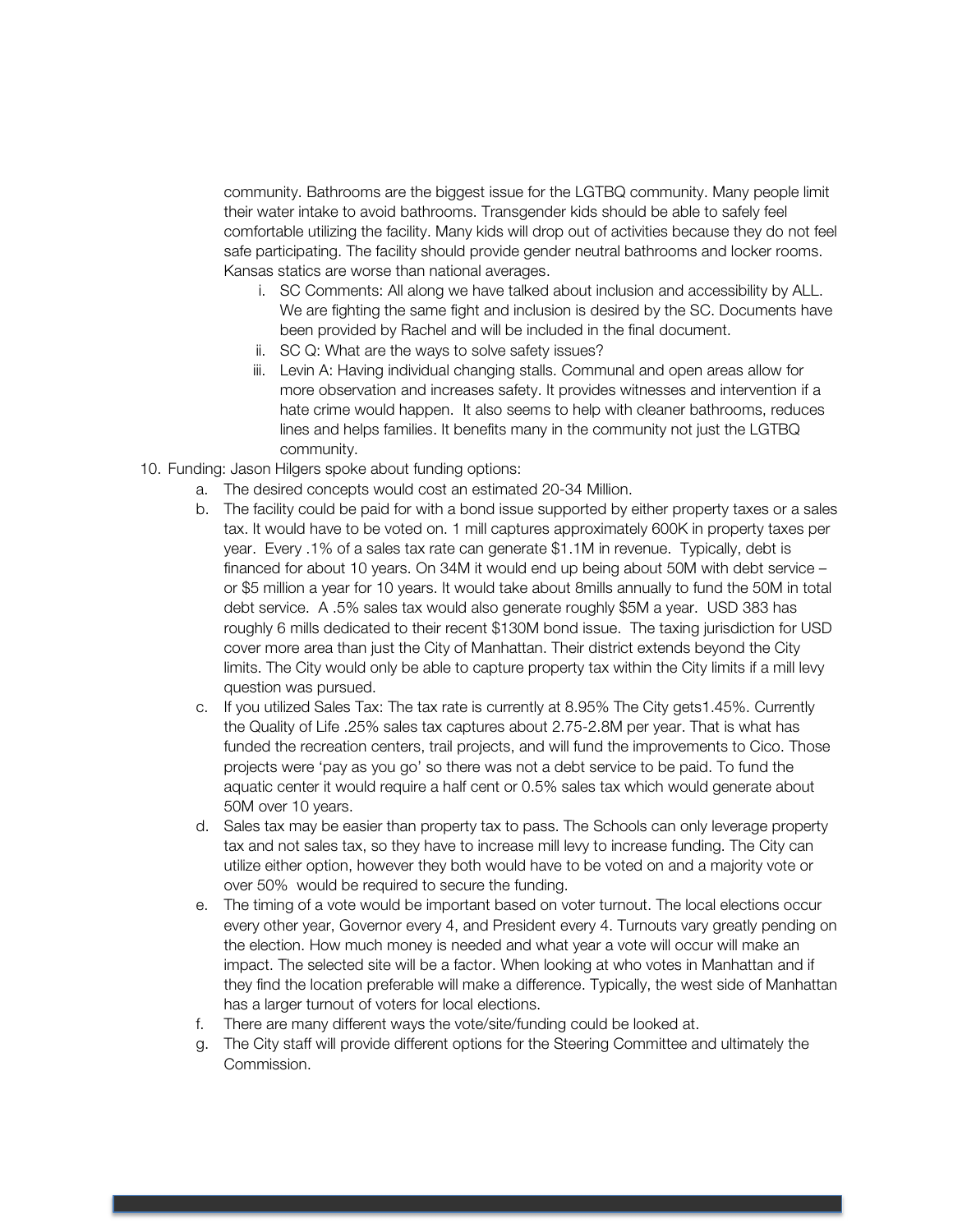- h. Q: Could any Economic Development funds be used? A: There is a tax that will replace the Quality of Life tax in 2023 and will last for 10 years. Of the funds generated 70% is for existing debt or new future improvements. 20% goes to the Chamber for Economic Development and 10% will go to workforce housing. Q: What is the definition of Economic Development? A: There is a debate on what it will or won't cover.
- i. Since the Steering Committee has spoken about this being a regional facility could it be funded County wide or Regionally? City of Manhattan is part of Riley County and Pottawatomie County. When the County adds to the mill levy more property taxes are generated since there are more households/property. It may be hard to gain consensus with multiple governmental entities.
- j. Q: Could a sales tax AND mil levy be utilized? A: There would need to be careful education of the public. It is likely this project would require a vote. There are circumstances where the Commission could authorize the construction within an existing park, but not sure the Commission would take that action without the vote of the people for this particular project.
- k. A key item will be to figure out if there is community support and how will the funding work for the initial construction and on-going operations. The on-going operations will be a sticking point. Currently it costs the City about 1M for all 3 pools for 90 days to operate them. They generate about 500K in revenue per year.
- l. Q: Could there be another sales tax that needs to be added that goes directly to Parks and Recreation? A: This could be explored. There is a lot of pressure for funding across the organization and community.
- m. Q: Can a City take a private donation? A: Yes. The Discovery Center has naming rights and would set a precedence; the City can accept private donations.
- n. Q: Where does the 500K come from to subsidize the current City pools? A: It comes from some of the other 85 other revenue streams the City has – property tax and sales tax are the largest two sources.
- o. Q: Could this facility be promoted like a public service just like the Police, Fire Department, etc. is? A: The Commission may approve the question being added to the ballot, but this boils down to voters approving it. It seems to be best to have more people vote. The real challenge is acquiring that vote of over 50% by the public/voters.
- p. Q: At what point can some of the Steering Committee meet as a group outside of these meetings? A: They would need to wait until after the Steering Committee meetings are done and the Commission has 'released' them from their duties. The current group is an appointed group, so if they have a quorum then the meeting has to be open to the public. Once the commission 'releases' the group from their duties, then they can meet because the Steering Committee would be dissolved.
- q. The quarter cent (.25%) sales tax expires in 2027. At that time it could be voted on to be renewed and dedicated to the indoor aquatic facility.
- r. A key point is not only covering construction costs but being able to cover as many daily expenses as possible, knowing you won't be able to cover all of your costs. There will be pressure from the community to keep entry costs low. There is a balance of charging too much to cover expenses but being so expensive people don't come vs keeping the cost low so more people come.
- 11. Anderson recapped to ensure we have met the objectives of the steering committee.